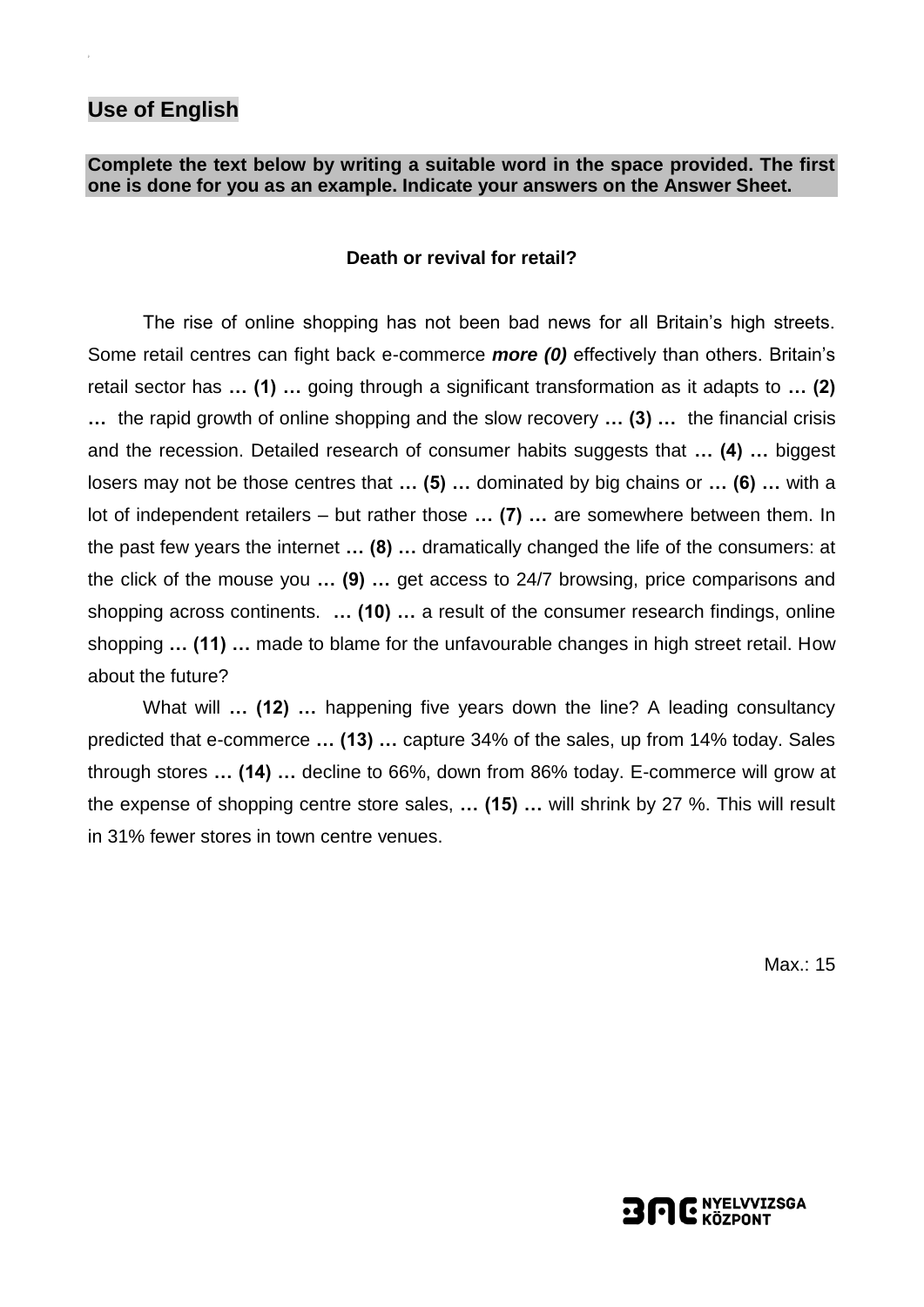### **Reading**

**Part 1**

**Read the article below from which 10 sentences have been removed. Match the list of sentence (A-K) with the gaps (1–10) and decide where they fit. Indicate your answers on the Answer Sheet. Remember there is** *one extra sentence you do not need to use***.**

#### **Banks and Brexit**

*A British departure from the European Union would be costly for the world's banks. Best not to worry until they have to*

OPINION polls suggest that Brexit won't happen. **… (1) …** But pollsters and bookies have been wrong before: what if on June 23rd Britain chooses to quit the European Union? The world's biggest banks, for which London is a second home if not their first, have plenty of other worries: profits are thin, regulators nagging, investors impatient. **… (2) …** Banks must nevertheless be braced for turmoil should the odds be upset. And if Britain votes to leave, they will face an awkward decision: should they shift business away from Europe's financial capital?

**… (3) …** They hope they never will. Already under pressure to cut costs, they are not spending oodles on contingency plans and won't until they have to. For now, they regard the referendum chiefly as a market event, with a known date, which could cause volatility and strain liquidity. The most obvious place to look for trouble is in the exchange rate, where there has been some pre-poll turbulence. **… (4) …** Now it is only 3% down—and in fact a mite stronger against both the euro and the dollar than when the referendum was called in February.

After a vote to leave, such moves would look like gentle undulations. Options markets have been pricing in an immediate drop of 4% in the pound. The OECD, the IMF, the Treasury and others predict severe damage to Britain's economy. **… (5) …** None of this is good for London-based banks or for their corporate customers

In readying themselves, banks have been helped by the strengthening of supervision since the financial crisis. **… (6) …** Supervisors are promising ample liquidity. The Bank of England will hold three extra "repo" auctions around the referendum, in effect an offer to lend money to any banks that can provide common securities as collateral. **… (7) …** The Bank of England has swap lines with its peers in the G7 and Switzerland.

Volatility, in short, can be managed. The EU's "passport" rules, under which a financial firm in one member may serve customers in the other 27 without setting up local operations, are another matter. **… (8) …** It allows American, Swiss and Japanese firms to cater to the whole of Europe from their bases in London. Goldman Sachs is probably the most extreme example, with 6,000 of its 6,500 European staff in the British capital. **… (1) …** Partly thanks to the passport, notes TheCityUK, a

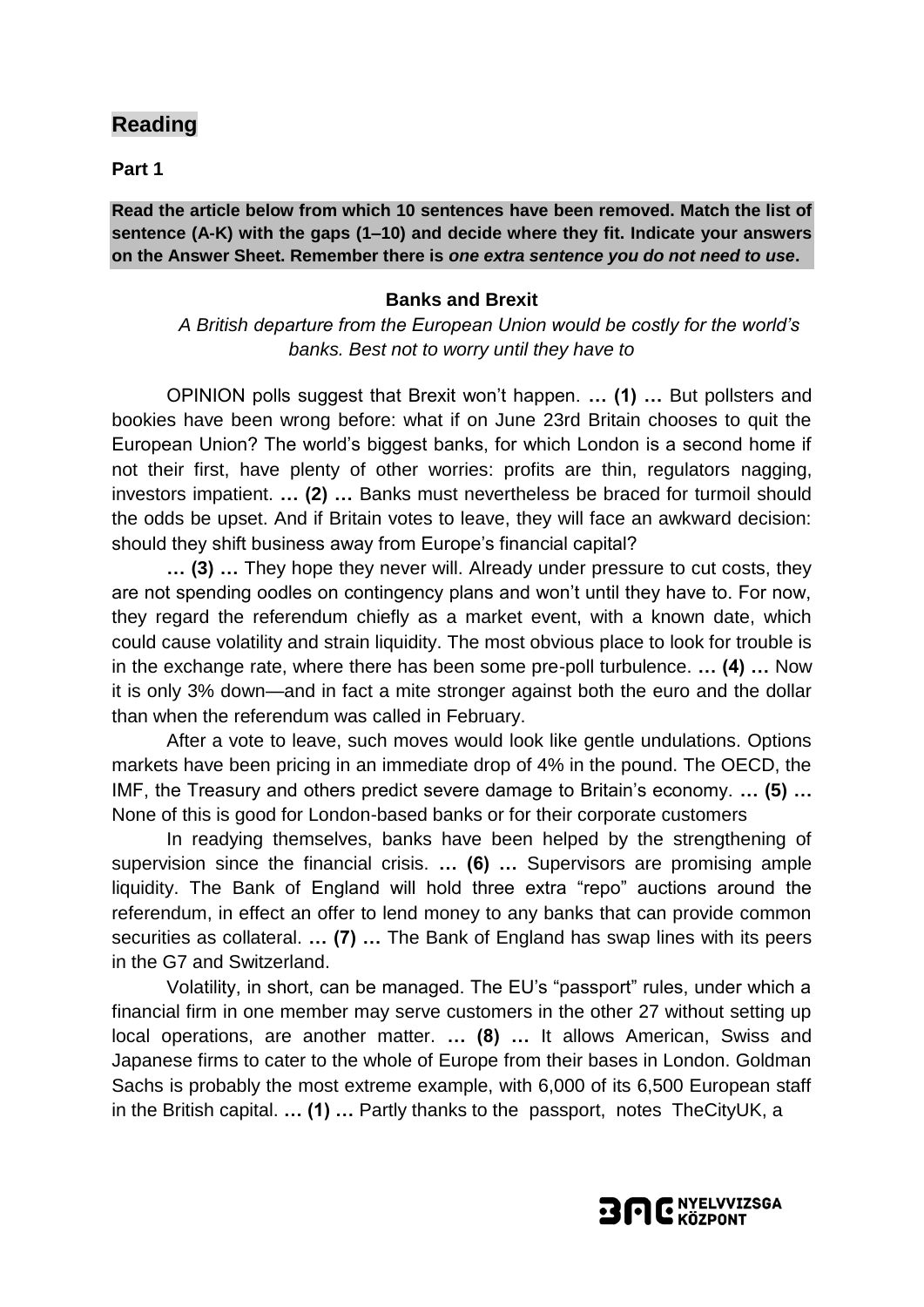trade body that opposes Brexit, London boasts around 70% of the market for eurodenominated interest-rate derivatives, 90% of European prime brokerage and more besides.

Banks are loth to talk about what they might do, and no one will make firm plans before they have to. But HSBC said in February that it might shift 1,000 people, around one-fifth of its staff in London, to Paris, where it has a subsidiary. Deutsche Bank's co-chief executive, John Cryan, told the *Financial Times* last month that it "would be odd" to trade European government bonds and currency in a non-EU branch of a German bank. **… (10) …**

But at the very least, there is likely to be a fragmentation of Europe's financial industry if Britain quits: more business in other centres, less in London, and probably less overall.

- A. Regular inspection of their defences has become routine.
- B. The euro zone could suffer too.
- C. Ladbrokes, a bookmaker, is offering 4-1 against.
- D. Between the turn of the year and early April sterling slid by 9% against the euro.
- E. Big British banks have access to foreign currency through other central banks.
- F. The referendum is an extra headache they could do without.
- G. Banks do not have to answer that question yet.
- H. Others suggest that operations will be built up in Dublin and Luxembourg.
- I. European subsidiaries of non-EU banks receive the same treatment.
- J. Britain would remain a member for two years after starting the exit procedure.
- K. It is building a new London office, due to open in 2019.

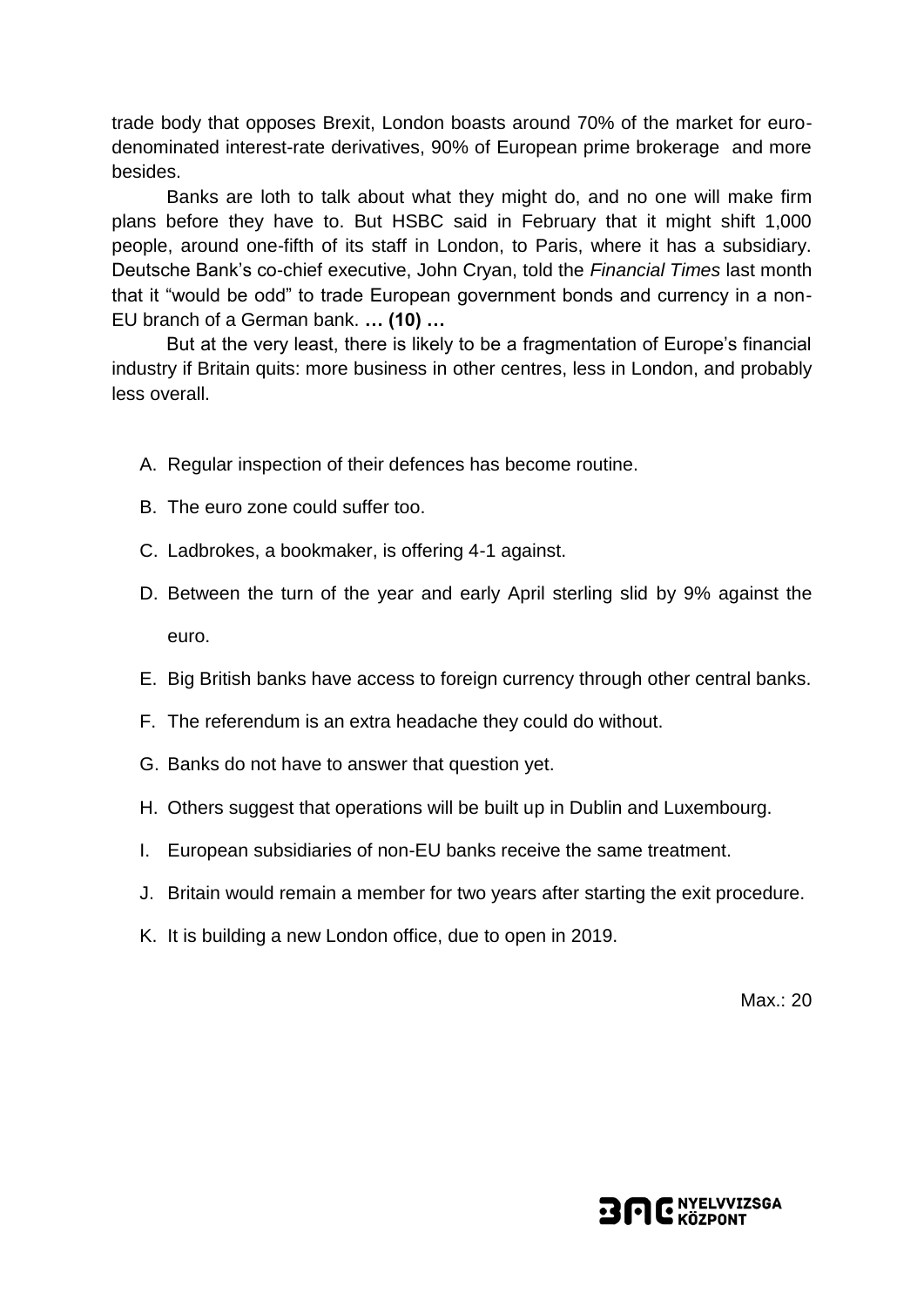## **Reading**

**Part 2**

### **Read the text below and answer the questions in English. Indicate your answers on the Answer Sheet.**

### **Automakers Expanding in China May Soon Face Weakening Demand**

The new \$1.3 billion Cadillac factory on the outskirts of Shanghai is a shrine to modern manufacturing. Hundreds of robots bend, arch and twist to assemble the body of Cadillac's new flagship CT6. Lasers seal the car's lightweight aluminum exterior using techniques that the carmaker, General Motors, has only just introduced in the United States. It's more along the lines of aircraft technology than traditional, spot-welded steel bodies.

The factory is part of an aggressive expansion by automakers in China, the world's largest market for new cars and the industry's brightest hope for the last 15 years**.** G.M. will open a second, \$1 billion factory in Wuhan next year. G.M.'s main rival in the Chinese market, [Volkswagen](http://www.nytimes.com/topic/company/volkswagen-ag?inline=nyt-org)**,** plans to open large assembly plants next year alongside its existing factories. Hyundai plans to complete a factory south of Beijing by October.

The research firm Sanford Bernstein estimates that auto manufacturing capacity in China will rise 22 percent over the next two years, bringing it to 28.8 million cars, minivans and sport utility vehicles annually. Automakers are expanding at a time when China's economic growth has slowed to its lowest level in more than a quarter-century.

On the surface at the same time auto sales in China seem strong. Sales of cars, minivans and sport utility vehicles jumped 8 percent last year from 2014. The buyers are not just China's college-educated, white-collar elite, but also the beneficiaries of the country's roughly eightfold growth in blue-collar wages in the last dozen years.

But there are signs that China's yearslong auto boom is easing. After car sales fell three months in a row**,** the Chinese government decided last September to halve the sales tax on cars with engines of 1.6 liters or less.

A similar tax reduction produced strong sales in 2009 and 2010. However, when the tax cut expired, sales essentially leveled off for the next two years. With the current tax reduction scheduled to end, 2017 will be a very difficult year for the auto industry, with probably no growth.

Are manufacturers going to keep the rose-colored glasses or get real? Most of the multinationals are going to get real and slow down the new capacity. It's not so obvious about the local manufacturers. They have a 'Field of Dreams' and 'build it and they will come' mentality.

The Chinese economy needs continued strength in the auto market. The government wants to shift to a new, more sustainable model for growth based on

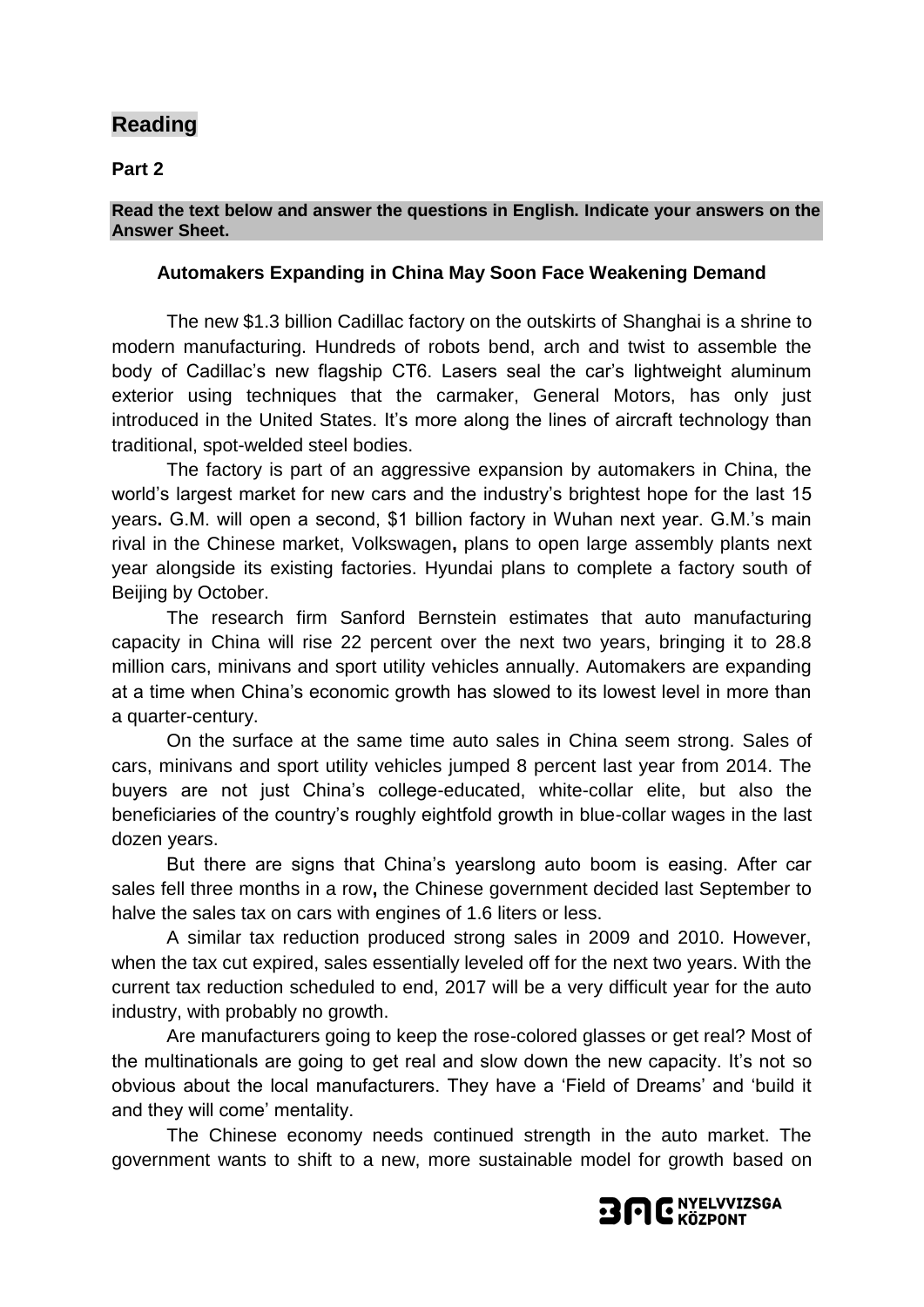consumer spending. Since 2009, China has depended heavily on a loan-fed surge in construction of ever more highways, rail lines, factories and other investments. But that has produced a mountain of debt, particularly at state-owned enterprises.

Strong auto sales helped China attain a little-noticed milestone in recent months. If sales do slow sharply, the question is whether multinationals and domestic automakers will try to start exporting more from their Chinese factories. The facilities are among the most advanced in the world, not least because they are also the newest.

G.M. and other automakers could in theory try to export more cars to the United States, which is also a relatively healthy market. One potential obstacle, however, is that China's surplus capacity is mainly in subcompact cars, for which Americans have little appetite.

- 1. What do the techniques used by GM in car production resemble?
- 2. How many main rivals does GM have in the Chinese market?
- 3. Why can it be surprising that car production is growing in China?
- 4. Who are the potential customers of cars? (a., b.)
- 5. How are the authorities trying to fight the downward trend?
- 6. Why are the prospects gloomy for after 2016?
- 7. How do Chinese car producers differ from multinationals?
- 8. How has the focus of the economic growth in China changed in recent years?
- 9. What can be a way out for car producers in case the Chinese market changes?
- 10. What cars do American people dislike?

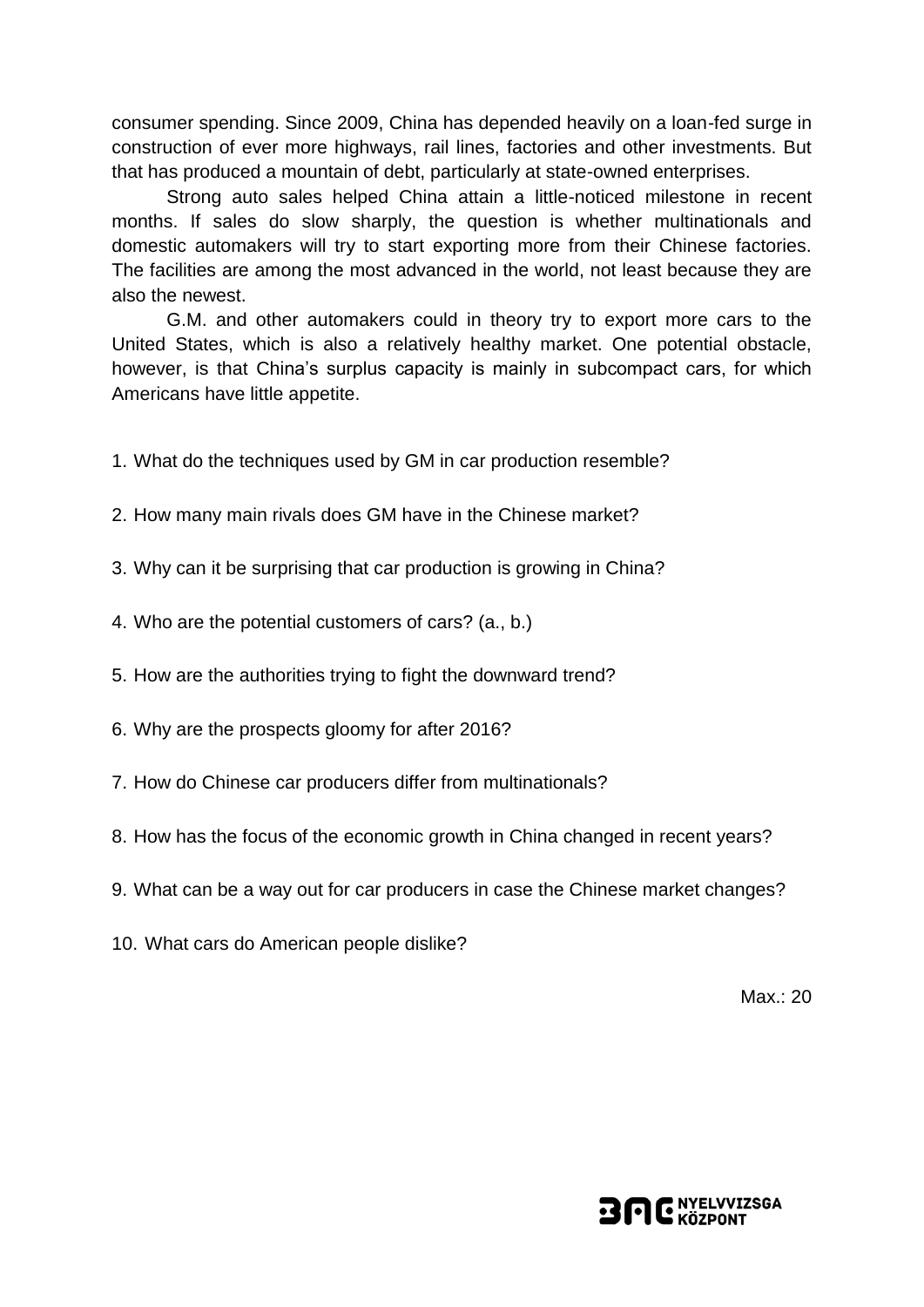## **Writing**

**Part 1**

**As part of a short report you are writing to your boss** *describe* **and** *analyze* **the chart below focusing on the tendencies in the two countries.** *Give reasons* **to explain the changes and the differences. Write 150-200 words.**



**Rate of unemployment in Hungary and Great Britain**